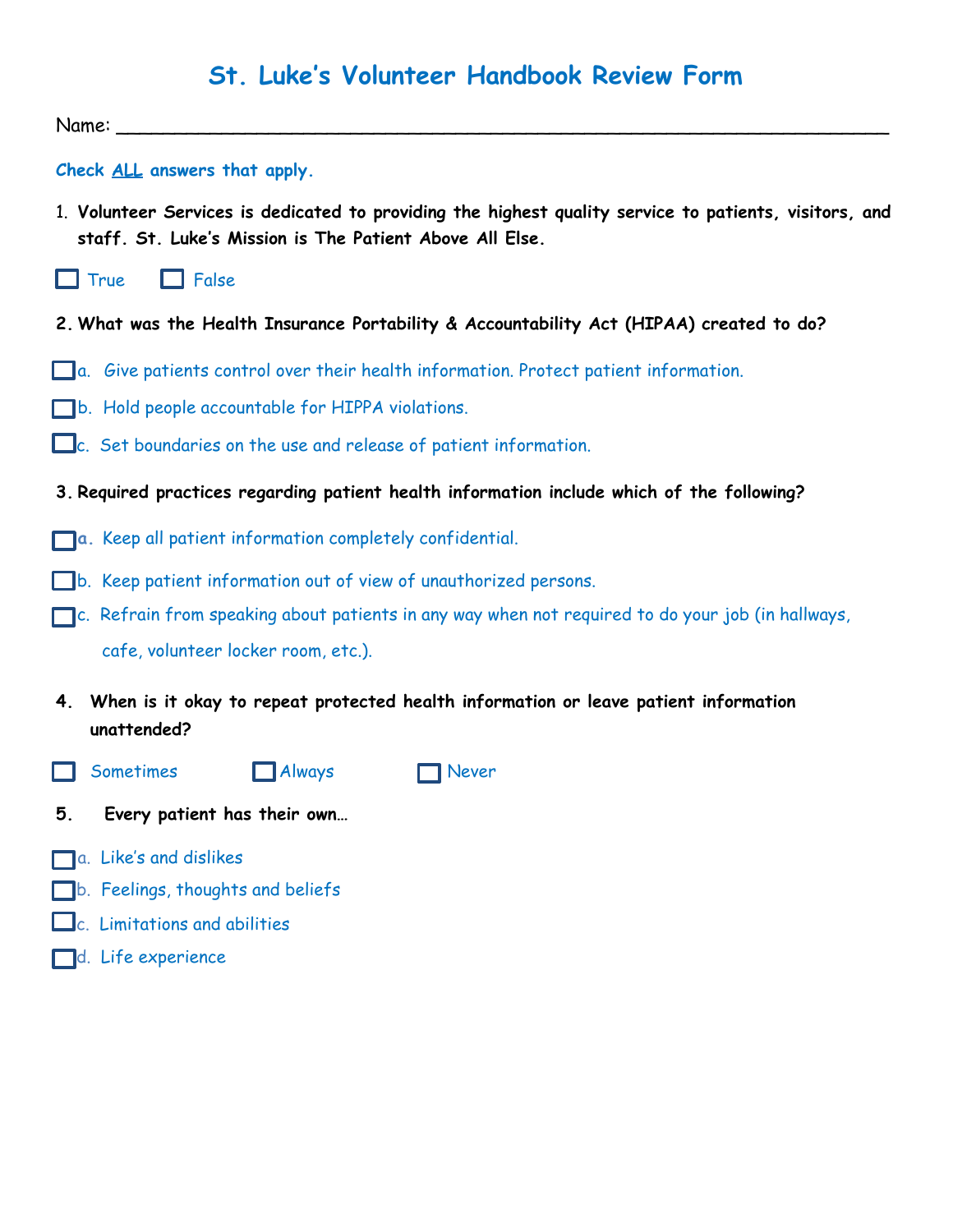## **6. What should you do if you are injured or exposed to an infectious agent while volunteering?**

- a. When it is convenient, tell a department supervisor or Volunteer Services staff what happened.
- b. Wash the exposed area. Immediately report the exposure or injury to a department supervisor or Volunteer Services staff. Get immediate medical attention if needed. Report to Volunteer Services staff as soon as possible and complete an accident/injury report form.

### **7. What is the best way to prevent the spread of infection?**

- a. Stay home when you are sick or have signs of a transmissible illness or infection
- b. Wash hands with soap and water.
- c. Wash hands with soap and water or use hand sanitizer gel frequently and every time you enter and leave a patient room.

#### **8. What do you do if you see a stop sign/isolation precautions sign on a patient room door?**

- a. Do not go into the patient's room for any reason.
- b. Do not do anything differently.

#### **9. Volunteers should always:**

- a. Knock and ask if it is ok to enter a patient's room.
- b. Introduce themselves as a volunteer
- **10. What is the acceptable dress code for volunteers?**
- **a.** Volunteer Uniform with St. Luke's Volunteer Identification Badge at eye level with name showing
- b. Neat and professional clothing
- $\Box$ c. Extreme styles of clothing and hair
- d. Good personal hygiene with clean hair and body (no scented items)
- $\Box$ e. Flip Flops
- **11. It is acceptable to accept a personal gift from a patient.**



 $\Box$ True  $\Box$  False

**12. To report an emergency in the hospital dial 5220 state name, location, type of emergency. Outside of the hospital dial 9-911 state my name, location, type of emergency.**